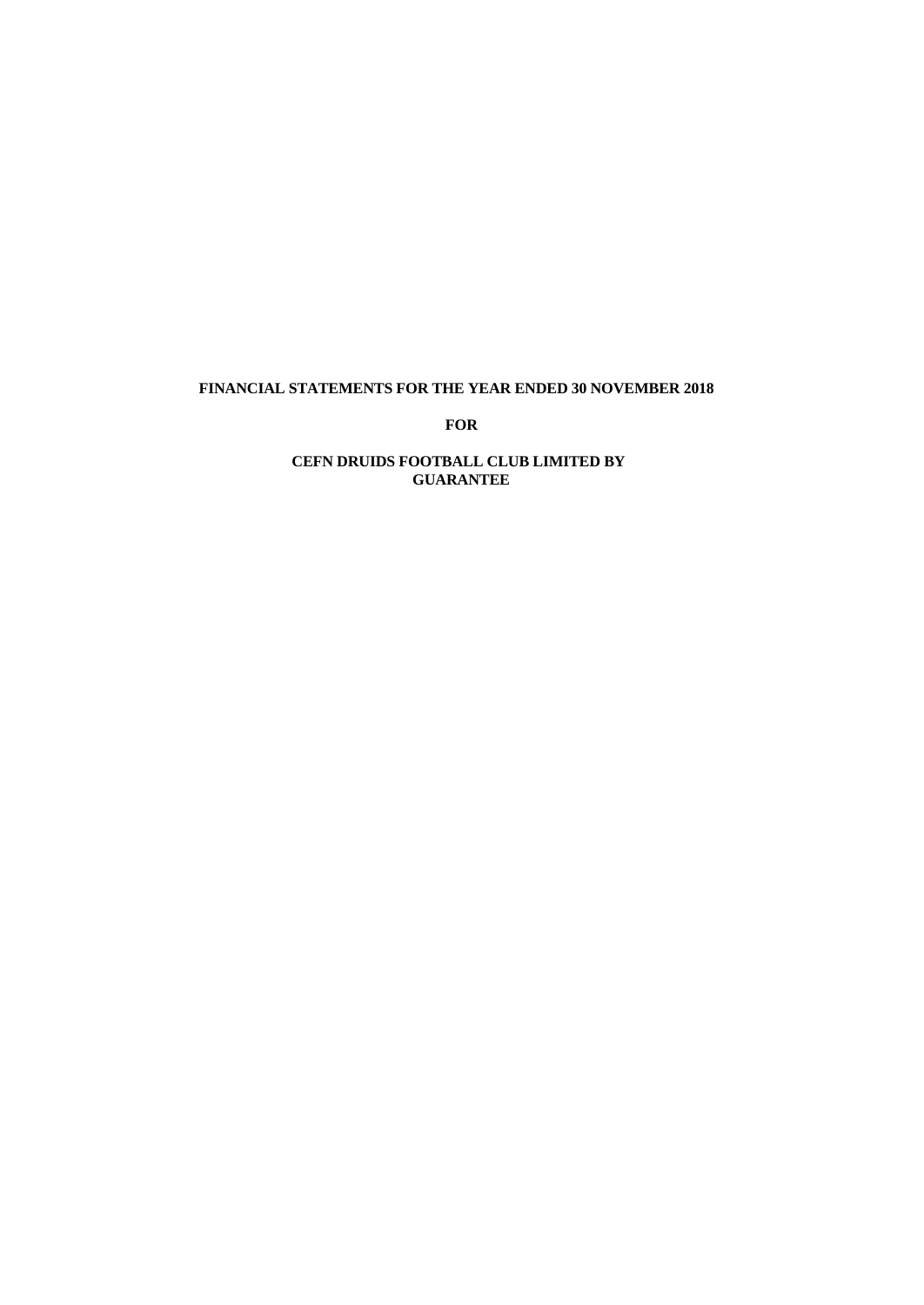# **CONTENTS OF THE FINANCIAL STATEMENTS FOR THE YEAR ENDED 30 NOVEMBER 2018**

|                                          | Page          |  |  |
|------------------------------------------|---------------|--|--|
| <b>Company Information</b>               |               |  |  |
| <b>Balance Sheet</b>                     | $\mathcal{D}$ |  |  |
| <b>Notes to the Financial Statements</b> | $\mathbf{z}$  |  |  |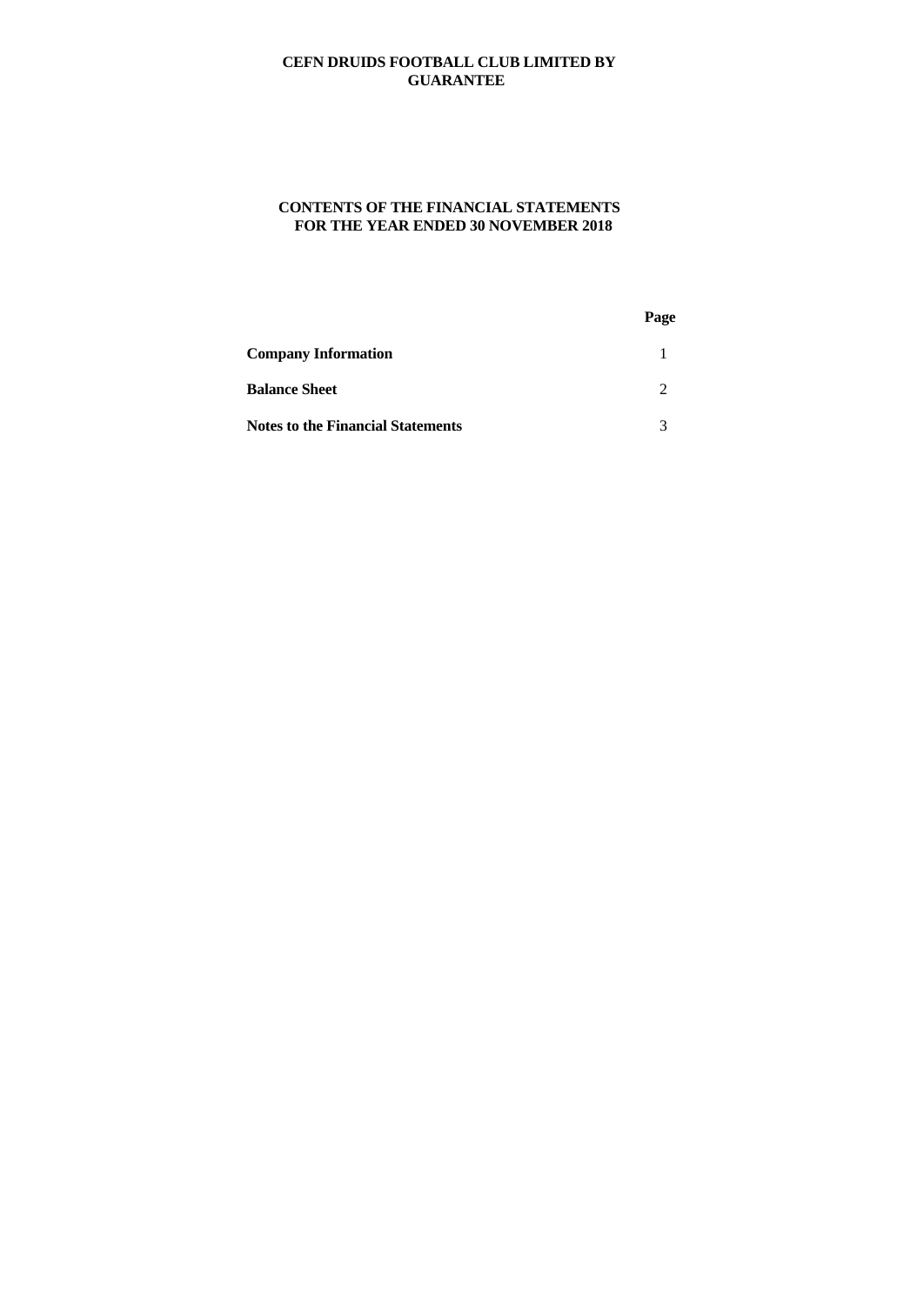# **COMPANY INFORMATION FOR THE YEAR ENDED 30 NOVEMBER 2018**

**DIRECTORS:** B Jones

G Jones T A Rowlands J Hughes S Shakeshaft B N C Hurst N S Frost C W Edwards

## **REGISTERED OFFICE:** The Rock

Rock Road Rhosymedre Wrexham LL14 3YF

**REGISTERED NUMBER:** 04287491 (England and Wales)

**SENIOR STATUTORY AUDITOR:** Nigel Wynne

**AUDITORS:** Guy Walmsley Limited Chartered Accountants Registered Auditors 3 Grove Road Wrexham LL11 1DY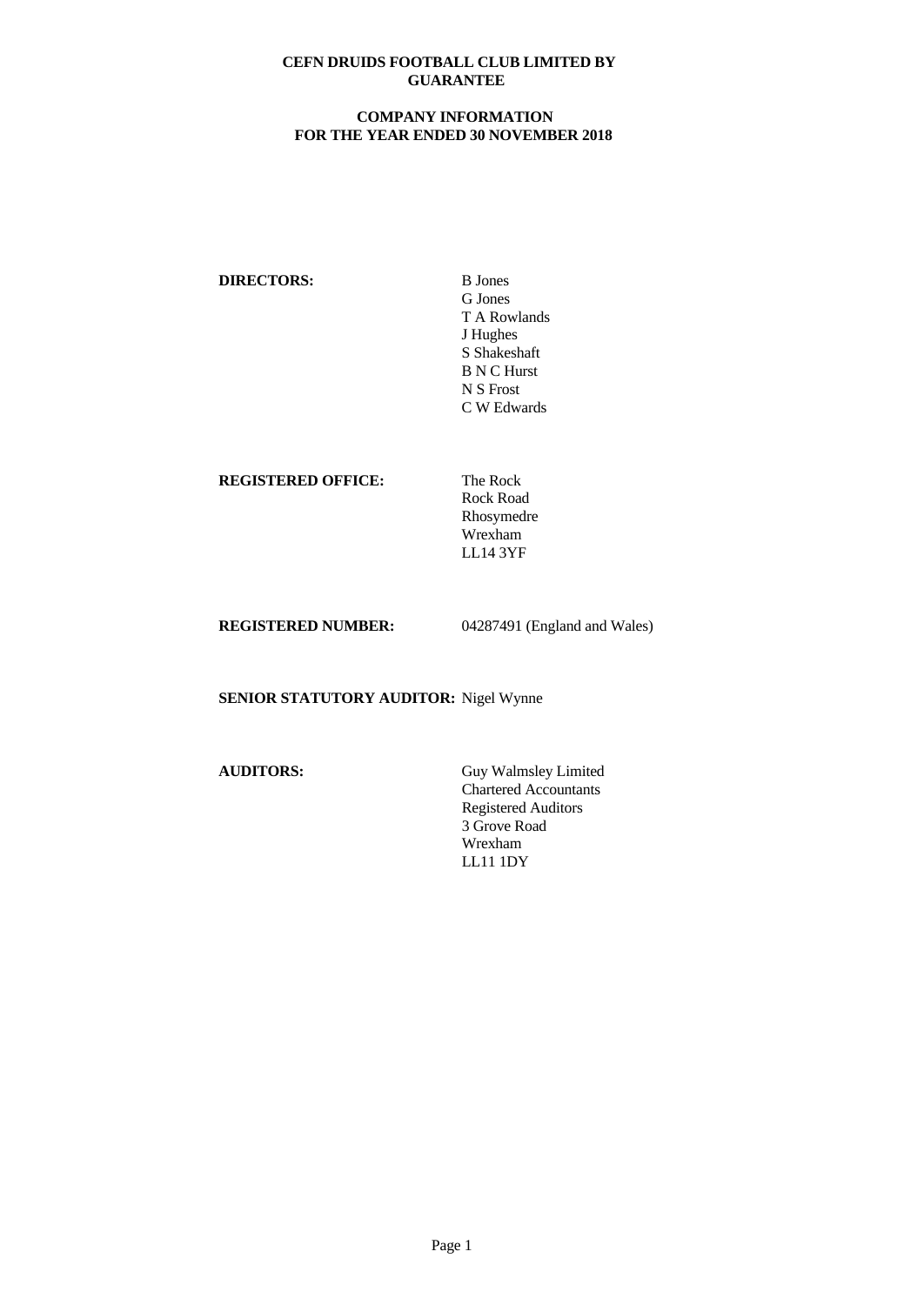# **CEFN DRUIDS FOOTBALL CLUB LIMITED BY GUARANTEE (REGISTERED NUMBER: 04287491)**

# **BALANCE SHEET 30 NOVEMBER 2018**

|                                         | 30.11.18     |           |           |           | 30.11.17  |  |
|-----------------------------------------|--------------|-----------|-----------|-----------|-----------|--|
|                                         | <b>Notes</b> | $\pounds$ | $\pounds$ | $\pounds$ | $\pounds$ |  |
| <b>FIXED ASSETS</b>                     |              |           |           |           |           |  |
| Tangible assets                         | 4            |           | 1,150,377 |           | 1,244,195 |  |
| <b>CURRENT ASSETS</b>                   |              |           |           |           |           |  |
| <b>Stocks</b>                           |              | 2,853     |           | 1,984     |           |  |
| Debtors                                 | 5            | 6,208     |           | 2,860     |           |  |
| Cash at bank and in hand                |              | 131,206   |           | 53,072    |           |  |
|                                         |              | 140,267   |           | 57,916    |           |  |
| <b>CREDITORS</b>                        |              |           |           |           |           |  |
| Amounts falling due within one year     | 6            | 63,569    |           | 56,270    |           |  |
| NET CURRENT ASSETS                      |              |           | 76,698    |           | 1,646     |  |
| <b>TOTAL ASSETS LESS CURRENT</b>        |              |           |           |           |           |  |
| <b>LIABILITIES</b>                      |              |           | 1,227,075 |           | 1,245,841 |  |
| <b>CREDITORS</b>                        |              |           |           |           |           |  |
| Amounts falling due after more than one |              |           |           |           |           |  |
| year                                    | 7            |           | 300,262   |           | 339,758   |  |
| <b>NET ASSETS</b>                       |              |           | 926,813   |           | 906,083   |  |
|                                         |              |           |           |           |           |  |
| <b>RESERVES</b>                         |              |           |           |           |           |  |
| Income and expenditure account          |              |           | 926,813   |           | 906,083   |  |
|                                         |              |           | 926,813   |           | 906,083   |  |
|                                         |              |           |           |           |           |  |

The financial statements have been prepared and delivered in accordance with the provisions of Part 15 of the Companies Act 2006 relating to small companies.

In accordance with Section 444 of the Companies Act 2006, the Income Statement has not been delivered.

The financial statements were approved by the Board of Directors on 26 March 2019 and were signed on its behalf by:

J Hughes - Director

The notes form part of these financial statements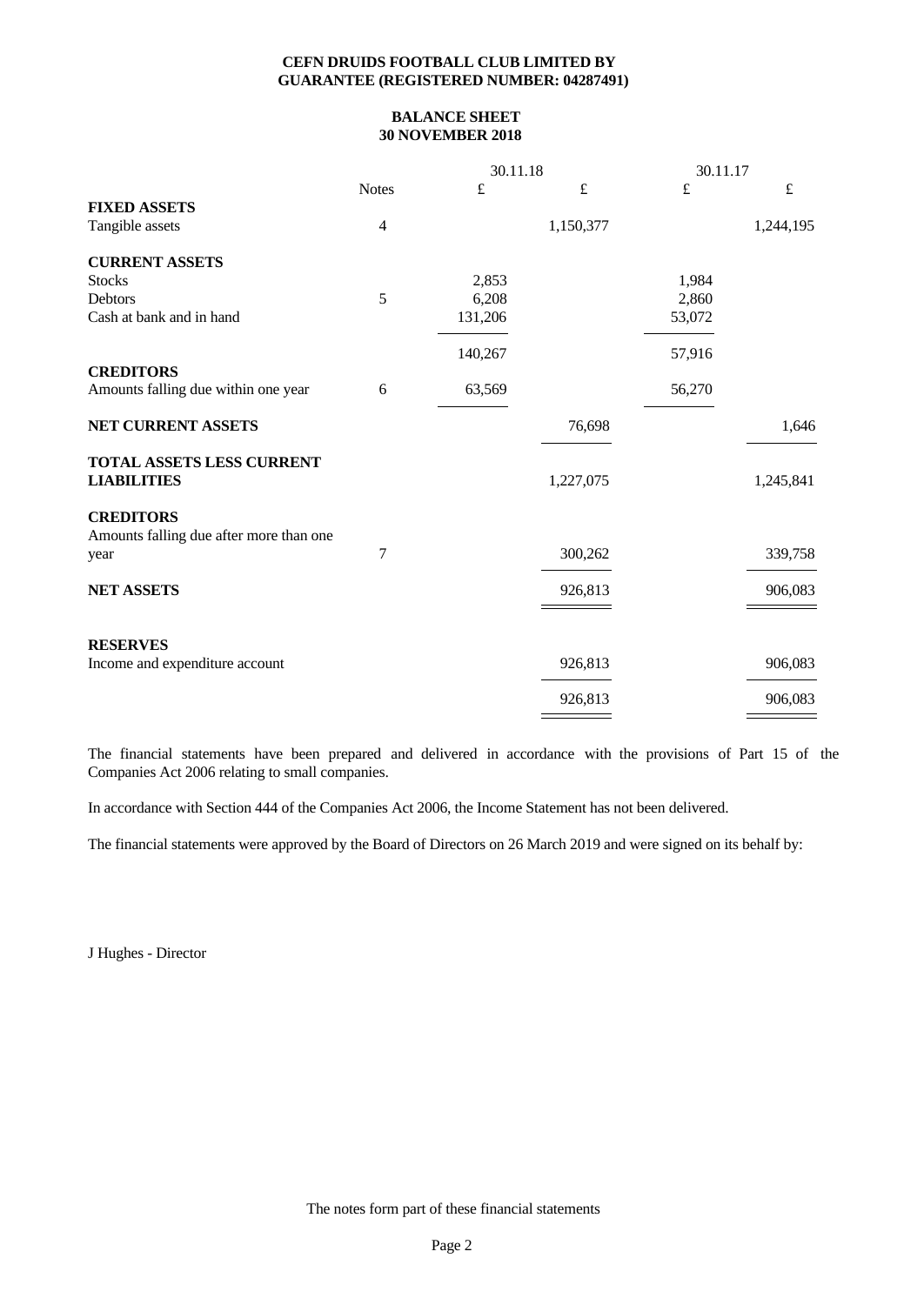## **NOTES TO THE FINANCIAL STATEMENTS FOR THE YEAR ENDED 30 NOVEMBER 2018**

## 1. **STATUTORY INFORMATION**

Cefn Druids Football Club Limited By Guarantee is a private company, limited by guarantee, registered in England and Wales. The company's registered number and registered office address can be found on the Company Information page.

The presentation currency of the financial statements is the Pound Sterling  $(f)$ .

## 2. **ACCOUNTING POLICIES**

## **Basis of preparing the financial statements**

These financial statements have been prepared in accordance with Financial Reporting Standard 102 "The Financial Reporting Standard applicable in the UK and Republic of Ireland" including the provisions of Section 1A "Small Entities" and the Companies Act 2006. The financial statements have been prepared under the historical cost convention.

## **Turnover**

Turnover represents gate and club takings, fundraising, sponsorship and funding, donations and goods sold. Turnover also excludes Value Added Tax.

#### **Tangible fixed assets**

Depreciation is provided at the following annual rates in order to write off each asset over its estimated useful life.

| Long leasehold           | - not provided            |
|--------------------------|---------------------------|
| Improvements to property | - 10% on reducing balance |
| Plant and machinery      | - 10% on reducing balance |
| Fixtures and fittings    | - 15% on reducing balance |

## **Stocks**

Stocks are valued at the lower of cost and net realisable value, after making due allowance for obsolete and slow moving items.

#### **Taxation**

Taxation for the year comprises current and deferred tax. Tax is recognised in the Income Statement, except to the extent that it relates to items recognised in other comprehensive income or directly in equity.

Current or deferred taxation assets and liabilities are not discounted.

Current tax is recognised at the amount of tax payable using the tax rates and laws that have been enacted or substantively enacted by the balance sheet date.

#### **Deferred tax**

Deferred tax is recognised in respect of all timing differences that have originated but not reversed at the balance sheet date.

Timing differences arise from the inclusion of income and expenses in tax assessments in periods different from those in which they are recognised in financial statements. Deferred tax is measured using tax rates and laws that have been enacted or substantively enacted by the yearend and that are expected to apply to the reversal of the timing difference.

Unrelieved tax losses and other deferred tax assets are recognised only to the extent that it is probable that they will be recovered against the reversal of deferred tax liabilities or other future taxable profits.

#### **Pension costs and other post-retirement benefits**

The company operates a defined contribution pension scheme. Contributions payable to the company's pension scheme are charged to profit or loss in the period to which they relate.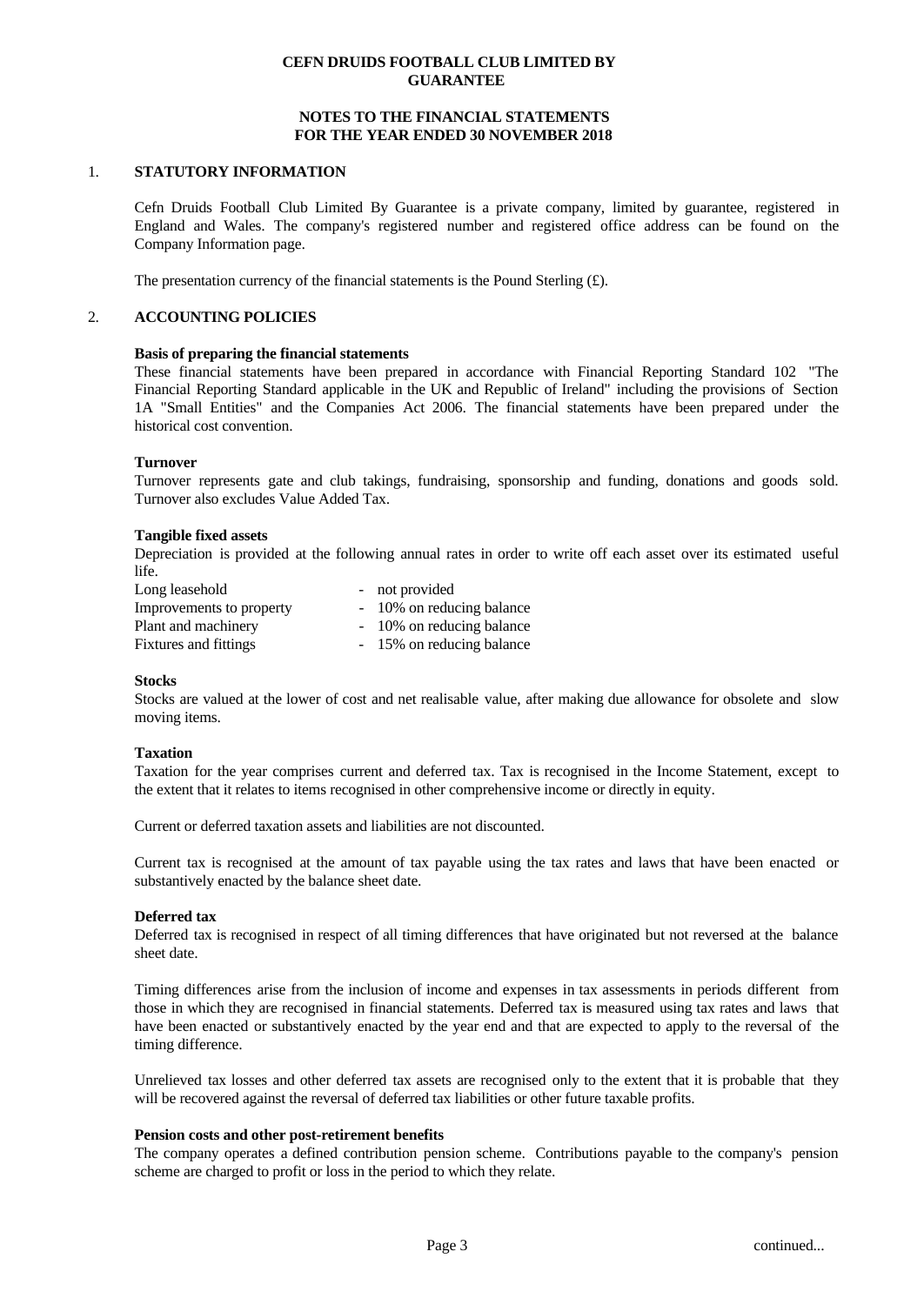# **NOTES TO THE FINANCIAL STATEMENTS - continued FOR THE YEAR ENDED 30 NOVEMBER 2018**

# 3. **EMPLOYEES AND DIRECTORS**

The average number of employees during the year was 24 (2017 - 23).

# 4. **TANGIBLE FIXED ASSETS**

|                       |           | Improvements |           | <b>Fixtures</b> |           |
|-----------------------|-----------|--------------|-----------|-----------------|-----------|
|                       | Long      | to           | Plant and | and             |           |
|                       | leasehold | property     | machinery | fittings        | Totals    |
|                       | £         | £            | £         | £               | £         |
| <b>COST</b>           |           |              |           |                 |           |
| At 1 December 2017    | 295,000   | 1,603,094    | 232,936   | 4,244           | 2,135,274 |
| Additions             |           |              |           | 1,604           | 1,604     |
| At 30 November 2018   | 295,000   | 1,603,094    | 232,936   | 5,848           | 2,136,878 |
| <b>DEPRECIATION</b>   |           |              |           |                 |           |
| At 1 December 2017    |           | 743,941      | 145,567   | 1,571           | 891,079   |
| Charge for year       |           | 86,043       | 8,737     | 642             | 95,422    |
| At 30 November 2018   |           | 829,984      | 154,304   | 2,213           | 986,501   |
| <b>NET BOOK VALUE</b> |           |              |           |                 |           |
| At 30 November 2018   | 295,000   | 773,110      | 78,632    | 3,635           | 1,150,377 |
| At 30 November 2017   | 295,000   | 859,153      | 87,369    | 2,673           | 1,244,195 |
|                       |           |              |           |                 |           |

# 5. **DEBTORS: AMOUNTS FALLING DUE WITHIN ONE YEAR**

|                                                       | 30.11.18 | 30.11.17 |
|-------------------------------------------------------|----------|----------|
|                                                       | £        | £        |
| Trade debtors                                         | 6,208    | 2,860    |
|                                                       |          |          |
| <b>CREDITORS: AMOUNTS FALLING DUE WITHIN ONE YEAR</b> |          |          |
|                                                       | 30.11.18 | 30.11.17 |
|                                                       | £        | £        |
| Heineken $\text{Ioan} < 1$ year                       | 3,070    | 3,362    |
| <b>WCBC</b> loan                                      | 4,000    | 4,000    |
| Trade creditors                                       | 15,125   | 3,215    |
| Social security and other taxes                       | 5,161    | 8,291    |
| Other creditors                                       | 1,288    |          |
| Deferred income                                       | 27,469   | 30,522   |
| Accrued expenses                                      | 7,456    | 6,880    |
|                                                       | 63,569   | 56,270   |

**YEAR** 

|                            | 30.11.18                 | 30.11.17 |  |
|----------------------------|--------------------------|----------|--|
|                            | £                        | £        |  |
| Heineken loan - 1-2 years  | $\overline{\phantom{a}}$ | 3,056    |  |
| WCBC Loan                  | 8,302                    | 12,302   |  |
| Deferred government grants | 291,960                  | 324,400  |  |
|                            |                          |          |  |
|                            | 300,262                  | 339,758  |  |